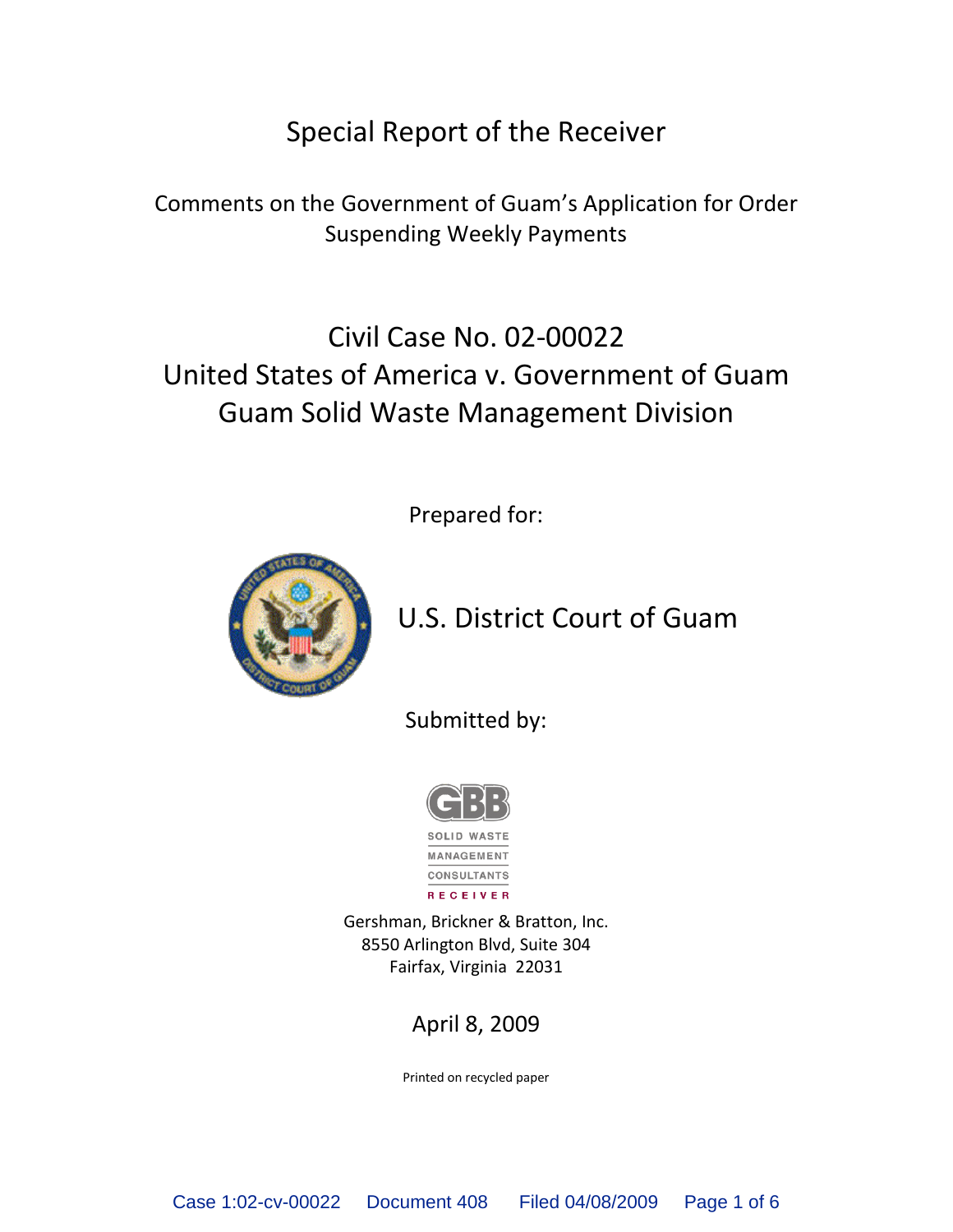### Civil Case No. 02-00022 United States of America v Government of Guam

### Solid Waste Management Division

This Report is submitted in response to the April 6, 2009 Order of the Court that GBB file its comments on the Government of Guam's application for an order suspending weekly payments.

The Government of Guam has requested that Court issue an order suspending weekly payments based on the passage of Public Law 30-007. The Receiver has urged the Government to authorize and issue Section 30 backed bonds for over five months. We have been supported in our recommendation by the Court, Mr. Jonathan Shefftz, the financial expert retained by the U.S. Justice Department in this case, Public Financial Management, Inc., the Guam Economic Development Agency and its financial advisers, and the Governor and his staff. Unfortunately, the Guam Legislature has been uncooperative and the delay that has resulted places the court in the position of having to consider this matter at a time when it potentially places the court approved schedule at substantial risk should the Government fail to acquire the bond funding in a timely manner.

It must be noted that even with the passage of Public Law 30-007, the Guam Legislature has not passed a "clean" bill authorizing the Government to proceed with Section 30 backed bonds for the Consent Decree projects. Instead, it has clearly tied these bonds to the success of the Government in borrowing an additional \$280 million for unrelated purposes, referred to herein as "G.O. deficit bonds". This action creates additional and totally unnecessary risks to the Consent Decree funding.

The Court has been very clear that nothing should be allowed to disrupt the construction schedule. The initial earthwork is underway and funded by the Trustee Account thanks to the Court's insistence on the initial \$20 million payment from the Government and the weekly payments ordered to be deposited since March 1, 2009. Even with this funding in place, the balance in the Trust Account is not adequate to fund the next phase of bidding on the project.

We anticipate beginning these bid processes in mid-June and these are the most expensive elements of the project that include the landfill systems and entrance facilities, the access road and the sewer line. Our total estimate for these contracts is in excess of \$65 million. We simply cannot bid these projects without the clear ability to guarantee payment to the contractors.

If the court maintains the weekly payments, we can proceed with these bids since this stream of income is demonstrable proof to potential contractors that they will be paid when the bills come due. However, if the court suspends the weekly payments to allow the Government to go to market, it becomes imperative that the bond proceeds actually be in place by June or the court ordered schedule will be compromised.

We have conferred with the Government and its advisers and bond counsel since passage of this bill and

GBB April 8, 2009 2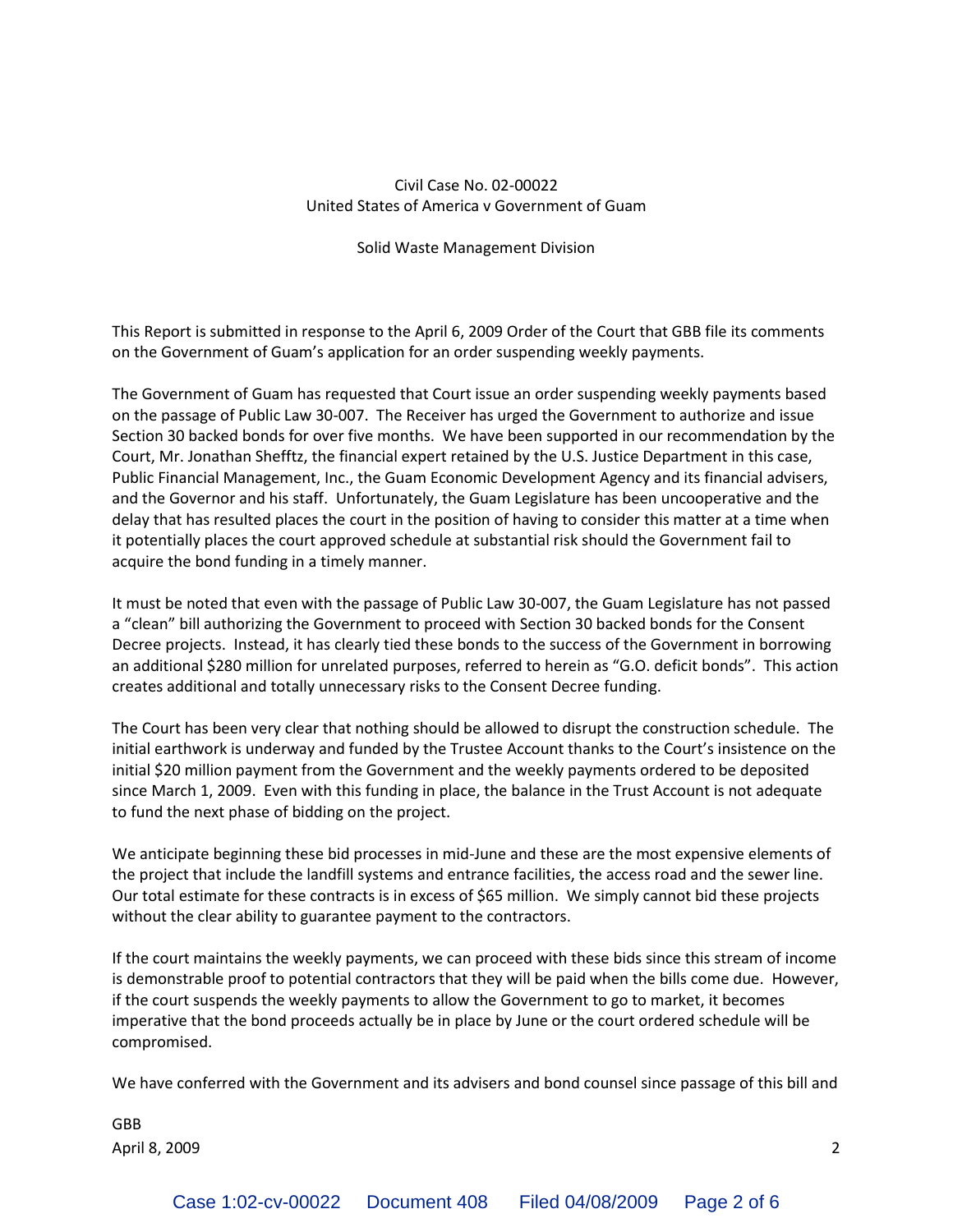are impressed with the confidence they express about successfully selling the Consent Decree project bonds. It has always been our belief that Section 30 backing would allow the bonds to achieve an investment grade rating that would, in turn, allow the bonds to be sold on reasonable terms even under difficult market conditions. It has also been our view that it would take several months to successfully sell the bonds given both market conditions and Guam's poor credit ratings.

The Government's financial adviser, its underwriters and bond counsel believe that the time needed to successfully sell the bonds can be significantly reduced by selling them as a stand-alone Section 30 pledge rather than bonds based on a revenue pledge from the Solid Waste Management Division with a Section 30 backstop. This may be correct and it is further supported by bond counsel's representation, made to us last week in a conference call on this matter, that they are in a position to quickly develop the necessary documents to support this approach.

While we agree that the approach outlined to us by the Government for selling the bonds for the Consent Decree projects has a reasonable likelihood of success, it is not without risk given Guam's difficult history in solid waste and its overall poor financial condition. This is why we anticipated in our initial recommendation that it could take several months to successfully market these bonds. The significantly shortened time-frame forced by the Legislature's resistance to meeting its obligations under the Consent Decree, is also now an additional risk factor.

The major risk to the success of the bonds for the Consent Decree projects, however, is the result of the Legislature's continued insistence on tying the sale of Section 30 backed bonds for the Consent Decree to the successful sale of \$280 million in G.O. deficit bonds for unrelated purposes. It should be remembered that the Government tried and failed to sell a portion of these bonds as recently as December 2008.

The Legislature, in authorizing the deficit bonds, also authorized the use of Section 30 backing for these bonds. While we have been assured by GEDA that Section 30 backing will be reserved for the Consent Decree projects, this assurance is not legally binding. If the Government decided to use Section 30 to back the deficit bonds it would not be available to back the bonds for the Consent Decree. A Section 30 pledge is clearly necessary to bring the bonds up to investment grade, a requirement if the Government is to successfully sell bonds to pay for the Consent Decree projects.

In its comments to GEDA which were submitted to the Court as a part of the Government's submission in this matter, Bank of America, the Government's own financial adviser states "we still do not believe the issuance of landfill bonds should be tied to the deficit bonds". They go on to outline several changes in the recent legislation designed to improve the G.O. deficit bond's marketability. Based upon these changes they "have received preliminary feedback from the underwriters that there may be appetite for Guam GO bonds at the 10% level in the current market". This is hardly a ringing endorsement of the likelihood of success. There is only certainty. If the deficit bonds do not sell there will be no bonds for the Consent Decree under the law the Government is asking the Court to rely upon.

The bond underwriters for both the deficit bonds and the Consent Decree bonds are optimistic in their assessment of the potential for success, but both agree, as does the Bank of America, that the weekly payments must be suspended to allow the Government to present a "clean disclosure" to potential investors. While the decision of what to disclose to investors is the Government's decision, which we assume will be based upon advice of Bond Counsel and Underwriter's Counsel, we believe that, under

GBB April 8, 2009 3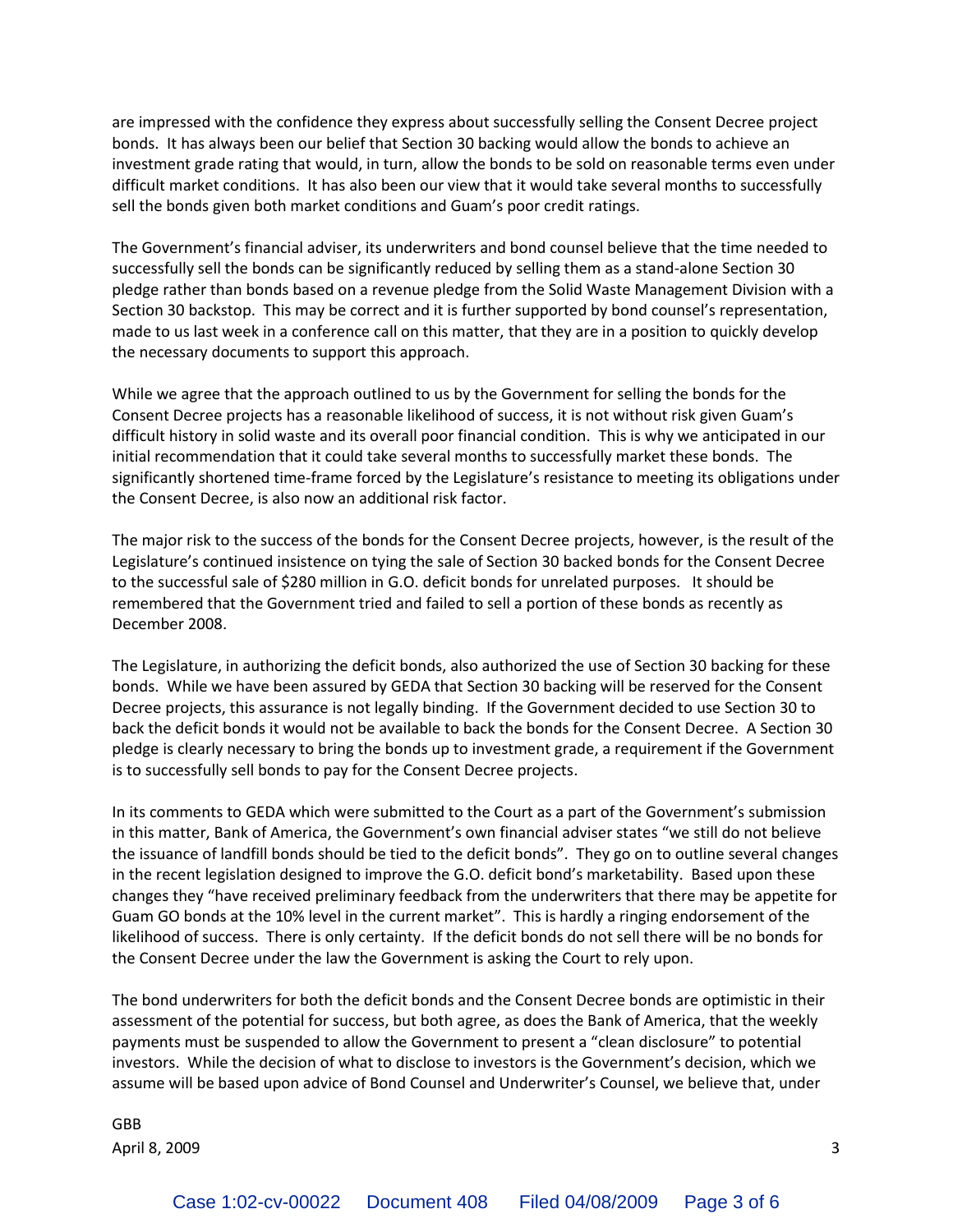the rules that govern such disclosures, the existence of this litigation and the Court's recent orders are material issues that must be disclosed to potential investors.

We recommend that any Order that would grant the Government's request to suspend weekly payments include a clear statement of the consequences of failure to successfully sell the bonds to pay for the Consent Decree projects in a timely manner that allows the Court approved construction schedule to be maintained. To accomplish this, we urge that that any Order explicitly state that if at least \$120 million of bond funding is not made available for the Consent Decree projects by June 30, 2009, weekly payments will be automatically reinstated and the Government will immediately be required to deposit the full amount of cash that would have been deposited had the weekly payments not been suspended. We further recommend that:

- 1. The Government and their underwriters and Bank of America submit progress reports to the Court outlining their progress in achieving the sale of the bonds on a biweekly basis and more frequently in the case of significant events that affect the success of their efforts to sell the bonds in a timely manner;
- 2. The Court seek assurances from the Government that the Section 30 pledge will be reserved for the bonds to fund the Consent Decree and not used in connection with the G.O. deficit bonds;
- 3. The Government provide assurances to the Court that it will move forward in a timely manner to sell any remaining debt to finance the closure of the Ordot Dump prior to June 30, 2010; and
- 4. Any trustee appointed by the Government in connection with the bonds to finance the Consent Decree be directed to work cooperatively with Citibank in its role as Trustee for the Receiver throughout the period of construction.

Any other approach, at this point, could result in delays of indefinite magnitude, which are clearly inconsistent with the Court-approved construction schedule and would place Guam at great risk of running out of space at the Ordot Dump prior to completion of the Layon Landfill.

Also attached to this Report is a letter from Public Financial Management, Inc. (PFM) providing its comments and recommendations for the Court's consideration. PFM is the largest independent Financial Advisory firm in the United States, advising over 2,100 state and local governments on debt management and other financial issues. While we commend all of PFM's comments to the Court for its consideration, we specifically urge the Court to authorize GBB to seek a fair market value opinion from a party independent of the underwriter to evaluate whether the SWMD has obtained a fair price on the Solid Waste Bonds. We believe this to be consistent with our fiduciary duty to the Court and the people of Guam. PFM is eminently qualified to provide this opinion and it is our intent to have them provide it should the Court approve our recommendation. PFM will be available by phone to address any questions the Court may have for them at the hearing scheduled for April 14, 2009.

As was noted in the information provided by the Government to the Court, the Government is also pursuing a loan to finance the Consent Decree projects from the United States Department of Agriculture (USDA). As the Court directed in its Order of February 13, 2009, we have made ourselves "available to the Government of Guam to assist" them in their application for this loan. At the Government's request we have made documents available, calculated certain cash flows and participated in conference calls. We are hopeful that the Government will be successful in this effort.

We appreciate the Court's consideration of our views in this important matter.

GBB April 8, 2009 4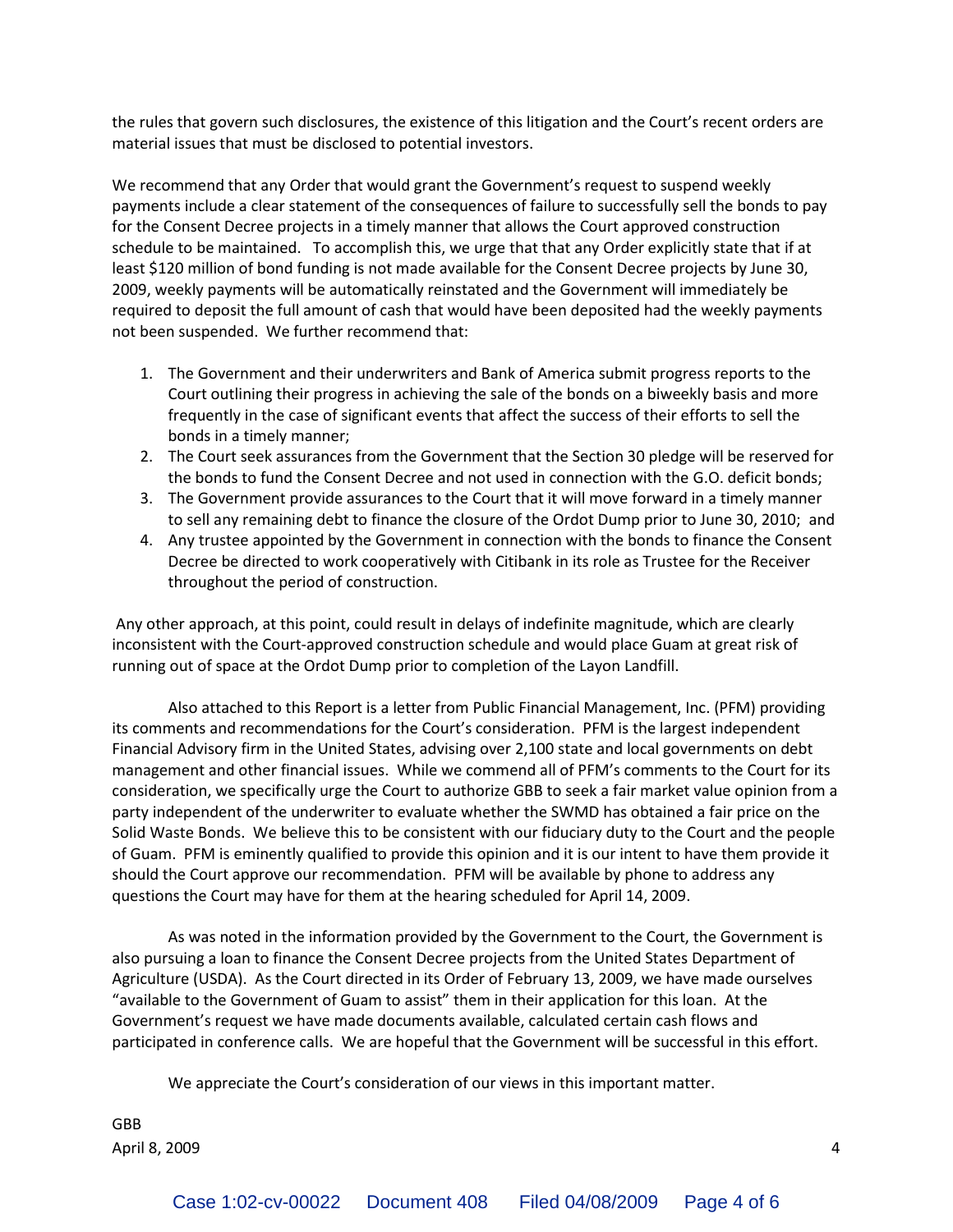

Suite 160 530 Oak Court Drive Memphis, TN 38117-3722

901 682-8356 901 682-8386 fax www.pfm.com

April 7, 2009

×,

Mr. David L. Manning Receiver Gershman, Brickner & Bratton, Inc. for The United States District Court Territory of Guam

#### Mr. Manning:

We offer our thoughts and considerations related to the proposed Solid Waste Management System Bonds (the "Solid Waste Bonds") to be issued by the Government of Guam as authorized by Bill No. 1 (2-S) dated April 1, 2009 (the "Bill").

It is our understanding that the Solid Waste Bonds are to be secured with revenues derived by the Government of Guam under Section 30 of the Organic Act ("Section 30 Revenues"). As such, we anticipate that the rating on the Solid Waste Bonds will be "Baa" by Moody's and "A" by Standard and Poor's as predicated by the current ratings on the outstanding Guam Power Authority Bonds which carry the same security pledge.

Given the rating assumption and the current market conditions, and barring any unusual circumstances, we agree with the representation made by the underwriters, Piper Jaffray ("Piper"), on the conference call held April 2<sup>nd</sup> (US) that there is a market for these bonds and that the bonds should sell at market rates below the 9% cap as established by the Bill.

The Bill also authorizes the issuance of deficit financing bonds (hereafter, referred to as the "GO Bonds") that can be secured by any one or more of the following (1) the full faith and credit of the government, or (2) a pledge of Section 30 Revenues. It is our understanding that based upon statements made by the underwriter of the GO Bonds, Citigroup ("Citi"), that the Government intends to secure these GO Bonds only with a GO pledge and to not utilize the Section 30 Revenue pledge. Based upon comments of Bond Counsel, we understand the GO Bonds must be issued prior to, or simultaneous with the issuance of the Solid Waste Bonds.

We understand that the District Court is requiring the Government of Guam to deposit \$993,700/week for land-fill projects to a Trustee until full funding of the Consent Decree projects is established. Moreover, the Attorney General has currently filed a motion to suspend the payments under the Consent Decree in order to make the Solid Waste Bonds marketable to potential investors.

While the final opinion is ultimately Bond and Underwriters Counsels' to make, we believe the weekly payments to the Trustee, whether temporarily suspended or not, require disclosure to potential investors in the offering documents of the GO Bonds. Investors should be made aware if the Solid Waste Bonds are not issued, there could be a material negative impact to the balance sheet of the Government. Accordingly, it will become imperative to construct and disclose to potential investors of the GO Bonds a comprehensive plan of finance that speaks to both issues. We believe a solid plan of financing, one that describes (1) the already enacted authority to issue both the GO Bonds and the Solid Waste Bonds, (2) the established credit mechanisms and the final ratings of each issue and (3) establishes a firm and legally mandated timetable for each bond's sale dates and closing dates, will give investors enough comfort to generate interest in the GO Bonds.